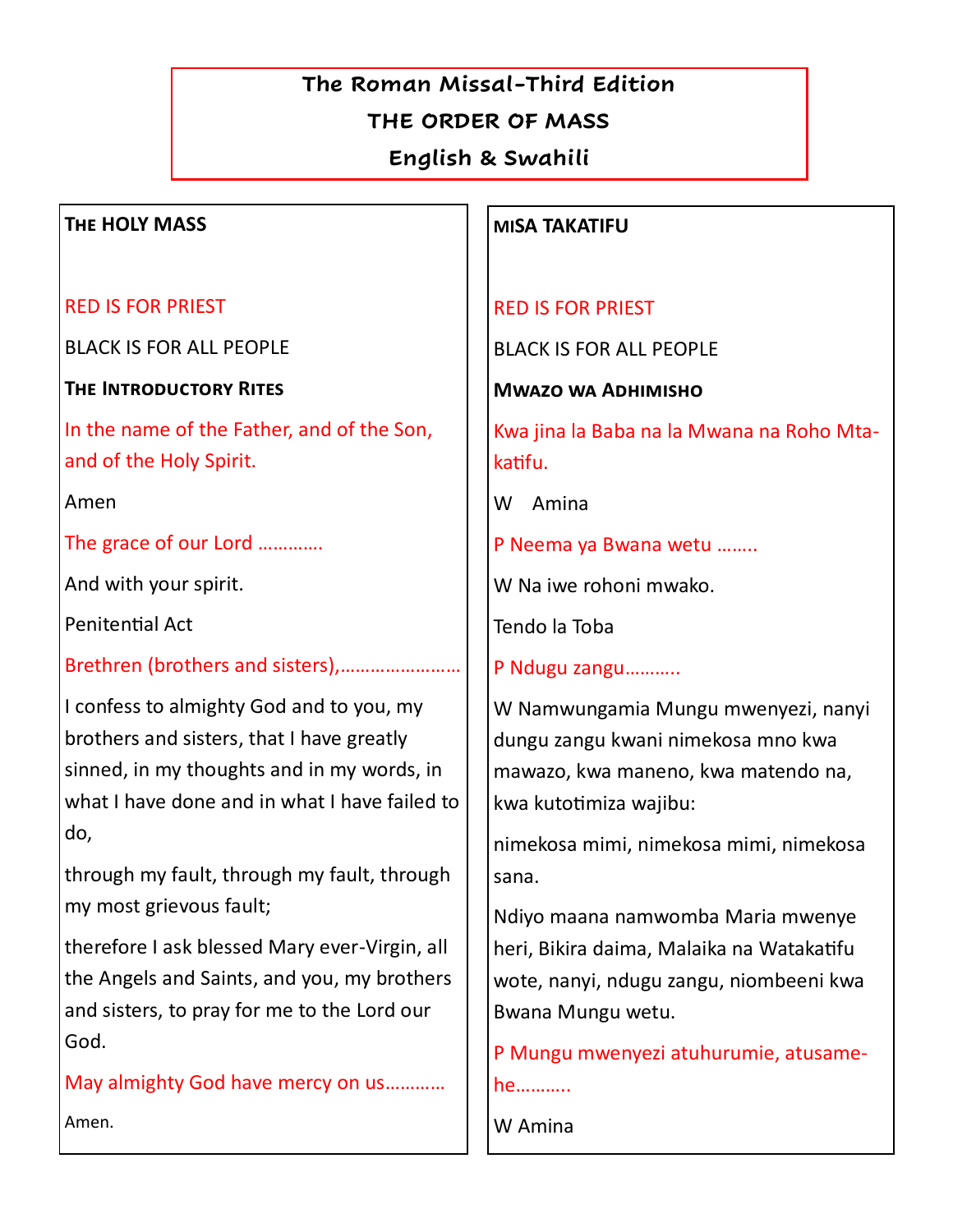V. Lord, have mercy. R. Lord, have mercy. V. Christ, have mercy. R. Christ, have mercy. V. Lord, have mercy. R. Lord, have mercy

Glory to God in the highest, and on earth peace to people of good will. We praise you, we bless you, we adore you, we glorify you, we give you thanks for your great glory, Lord God, heavenly King, O God, almighty Father. Lord Jesus Christ, Only Begotten Son, Lord God, Lamb of God, Son of the Father, you take away the sins of the world, have mercy on us; you take away the sins of the world, receive our prayer; you are seated at the right hand of the Father, have mercy on us. For you alone are the Holy One, you alone are the Lord, you alone are the Most High, Jesus Christ, with the Holy Spirit, in the glory of God the Father. Amen.

#### Let us pray………………..

#### Amen

**The Liturgy of the Word** 

First reading …………

The word of the Lord

Thanks be to God

Psalms

Second reading

The word of the Lord

Thanks be to God

P Bwana utuhurumie. W Bwana, utuhurumie P Kristu utuhurumie W Kristu, utuhurumie P Bwana utuhurumie. W Bwana, utuhurumie

Utukufu kwa Mungu juu mbinguni na amani duniani kwa watu aliowaridhia. Tanakusifu, tunakuheshimu, tunakuabudu, tunakutukuza, tunakushukuru kwa ajili ya utukufu wako mkuu, rr bwana Mungu, Mfalme wa mbinguni, Mungu Baba mwenyezi. Ee Bwana Yesu Kristo, Mwana pekee, ee Bwana Mungu, Mwenye kuondoa dhambi za ulimwengu, utuhurumie; mwenye kuondoa thambi za ulimwengu, pokea ombi letu. Mwenye kuketi kuume kwa Baba, utuhurumie. Kwa kuwa ndiwe uliye peke yako Mtakatifu, peke yako Bwana, peke yako Uliye juu kabisa. Yesu Kristu, Pamoja na Roho Mtakatifu, katika utukufu wa Mungu Baba. Amina.

# P Tuombe………….

W Amina.

**LITURUJIA YA NENO** SOMO LA KWANZA………… **M** Neno la Bwana **W** Tumshukuru Mungu ZABURI SOMO LA PILI **M** Neno la Bwana **W** Tumshukuru Mungu.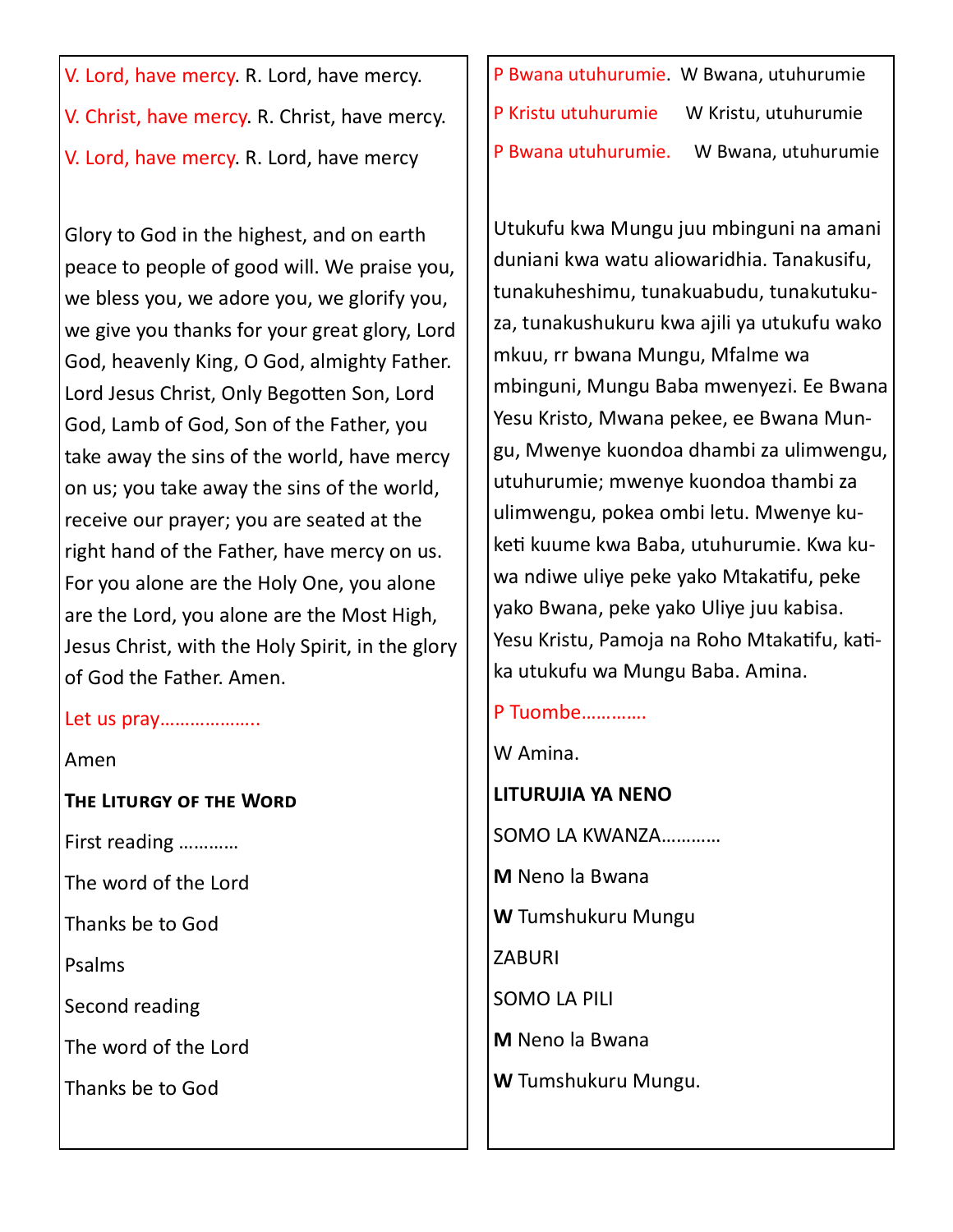#### **Gospel**

P The Lord be with you.

And with your spirit.

A reading from the holy Gospel according to N.

Glory to you, O Lord.

P The Gospel of the Lord.

Praise to you, Lord Jesus Christ.

# **CREED**

I believe in one God, the Father almighty, maker of heaven and earth, of all things visible and invisible. I believe in one Lord Jesus Christ, the Only Begotten Son of God, born of the Father before all ages. God from God, Light from Light, true God from true God, begotten, not made, consubstantial with the Father; through him all things were made. For us men and for our salvation he came down from heaven,

and by the Holy Spirit was incarnate of the Virgin Mary, and became man.

For our sake he was crucified under Pontius Pilate, he suffered death and was buried, and rose again on the third day in accordance with the Scriptures.

## **INJILI**

**P Bwana awe nanyi**

**W** Na awe Rohoni mwako

**P** somo katika Injili ilivyo andikwa na…………

W utukufu kwako, ee Bwana

**P** Neno la Bwana

W Sifa kwako, ee Kristu,

# **NASADIKI**

Nasadiki kwa mungu mmoja, baba mwenyezi,/mwumba mbingu na nchi, na vitu vyote vinavyo onekana, /na visivyo onekana. nasadiki kwa bwana mmoja yesu kristo, mwana wa pekee wa mungu. Aliye zaliwa kwa baba /tangu milele yote, Mungu alitetoka kwa mungu, Mwanga kwa mwanga, Mungu kweli kwa mungu kweli aliyezaliwa bila kuumbwa, Mwenye umungu mmoja na baba, Ambaye vitu vyote vimeumbwa naye, Ameshuka toka mbinguni kwa ajili yetu sisi wanadamu na kwa ajili ya mwokovu wetu.

Akapata mwili kwa uwezo wa roho mtakatifu kwake yeye Bikira maria, /akawa mwanadamu.

akasurubiwapia /kwa ajili yetu sisi ; Akateswa kwa mamlaka ya ponsyo pilato, akafa,akazikwa Akafufuka siku ya tatu, / ilivyoandikwa.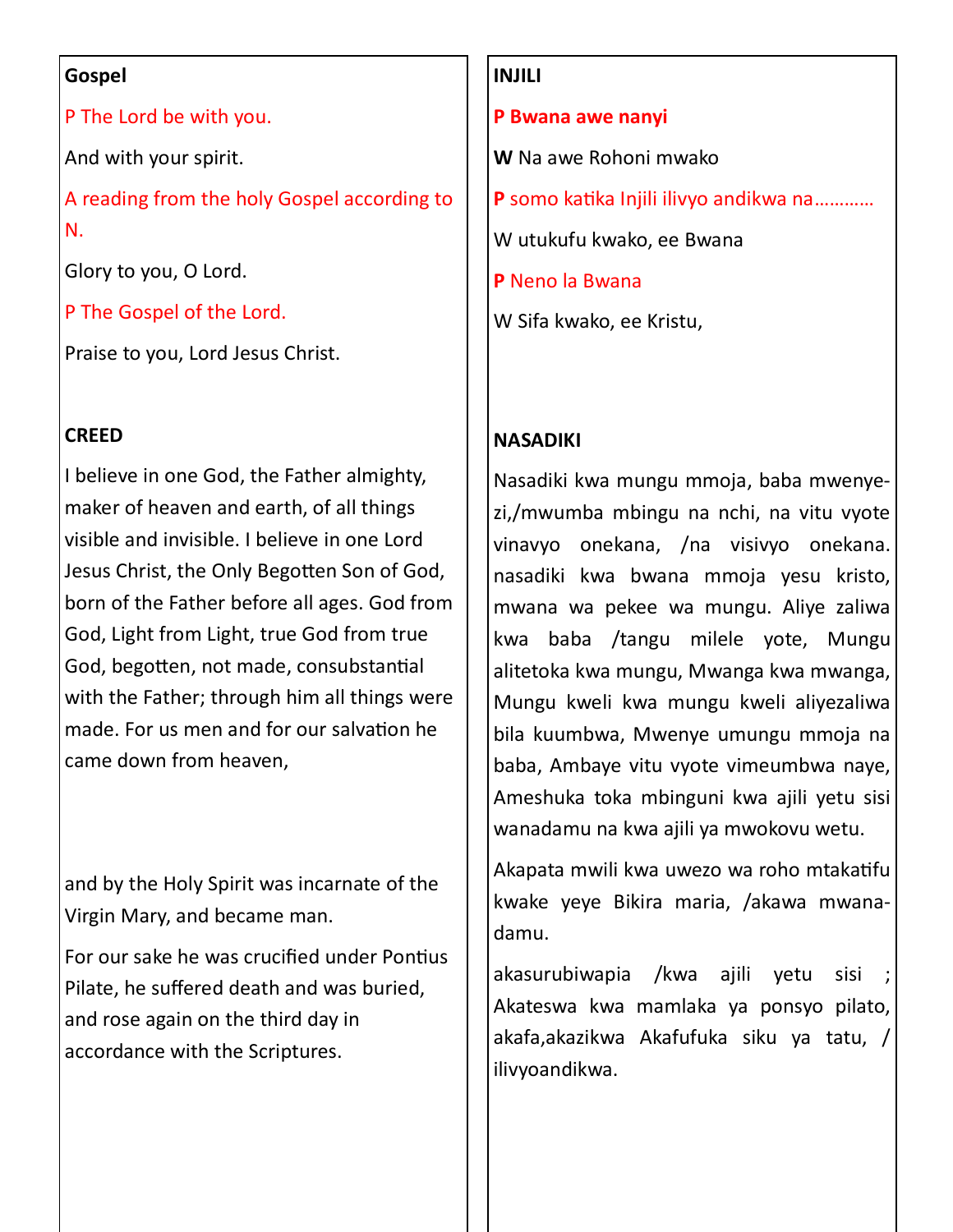He ascended into heaven and is seated at the right hand of the Father. He will come again in glory to judge the living and the dead and his kingdom will have no end. I believe in the Holy Spirit, the Lord, the giver of life, who proceeds from the Father and the Son, who with the Father and the Son is adored and glorified, who has spoken through the prophets. I believe in one, holy, catholic and apostolic Church. I confess one Baptism for the forgiveness of sins and I look forward to the resurrection of the dead and the life of the world to come. Amen.

# **PRAYERS OF THE FAITHFUL**

……………………

**The Liturgy of the Eucharist**  P Blessed are you, Lord God of all crea-

tion………………..

**W** Blessed be God for ever.

P………………………………

P Pray, brethren (brothers and sisters), that my sacrifice and yours may be acceptable to God, the almighty Father.

**W** May the Lord accept the sacrifice at your hands for the praise and glory of his name, for our good and the good of all his holy Church.

A Amen.

Akapaa mbinguni amekaa kuume kwa baba. Atakuja tena kwa utukufu; Nao ufalme wake hautakuwa na mwisho. Nasadiki kwa roho mtakatifu, Bwana mleta uzima, Atokae kwa baba na mwana, Aliyenena kwa vinjwa vya manabii.Nasadiki kwa kanisa moja, Takatifu,katoriki,la mitume. Naungama ubatizo mmoja kwa maondoleo ya dhambi nangojea na ufufuko wa wafu. Na uzima wa milele ijayo.Amina.

# **SALA ZA WAUMINI**

**………………….**

**P**………………..

**LITURUJIA YA EKARISTI**

**P** Utukuzwe, ee Bwana, Mungu wa ulimwengu,……………

**W** Atukuzwe Mungu Milele

**P** Salini, ndungu, ili sadaka yangu na yenu ikubalike kwa Mungu Baba mwenyezi.

**W** Bwana apolee sadaka mikononi mwako kwa sifa na utukufu wa jina lake, kwa manufaa yetu sisi naya kanisa lake lote takatifu.

**W** Amina.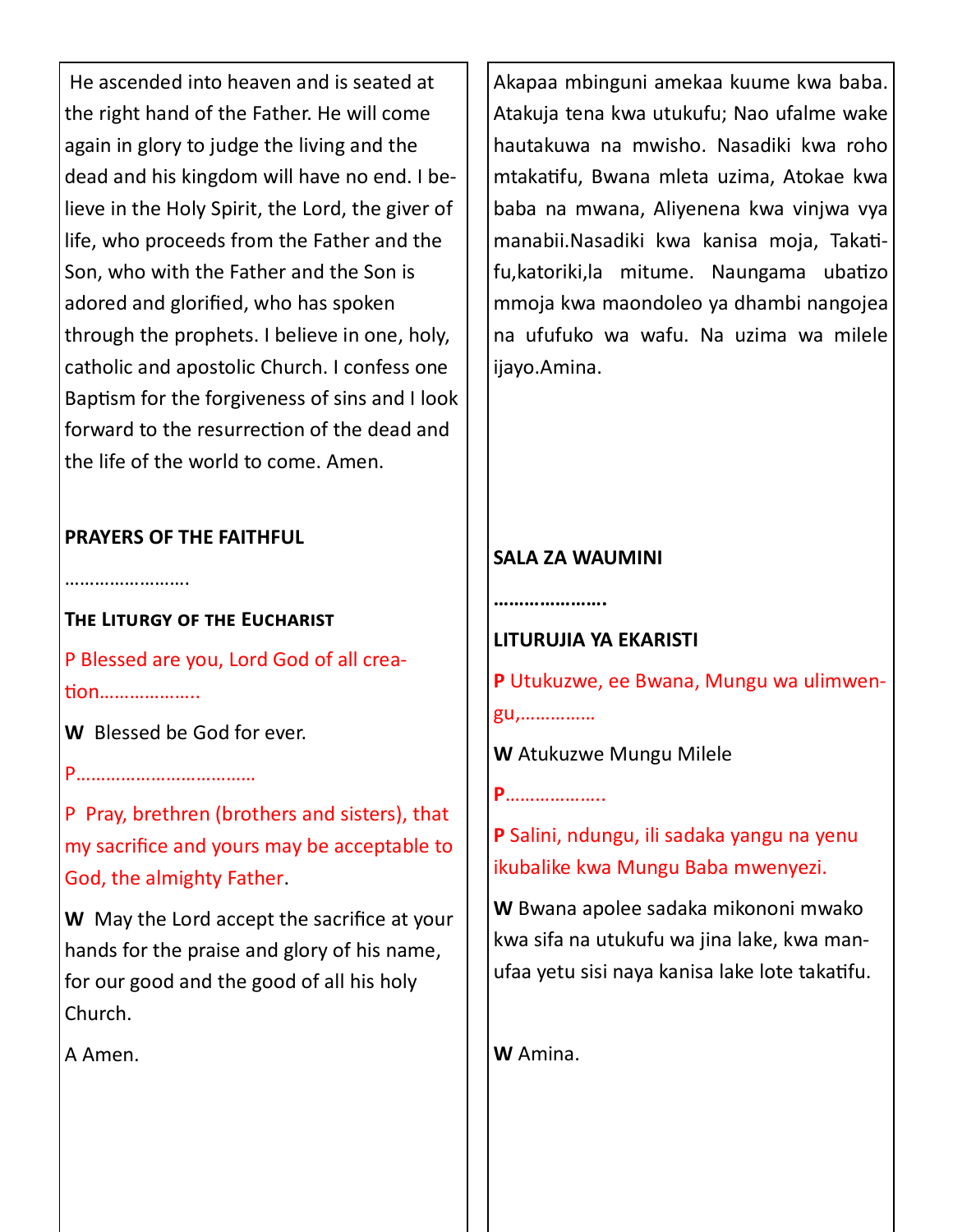#### THE EUCHARISTIC PRAYER

P The Lord be with you

**A** And with your spirit.

P Lift up your hearts

**A** We lift them up to the Lord.

P Let us give thanks to the Lord our God

**A** It is right and just

# **P Preface**

**……..**

**A Holy, Holy, Holy Lord God of hosts. Heaven and earth are full of your glory. Hosanna in the highest. Blessed is he who comes in the name of the Lord. Hosanna in the highest.** 

**…………………………………………………………………**

# **P EUCHARISTIC PRAYER I,II,IIIIV**

**P** Through him…………………………………

**A** Amen

### **Preface**

**……..**

**A Holy, Holy, Holy Lord God of hosts. Heaven and earth are full of your glory. Hosanna in the highest. Blessed is he who comes in the name of the Lord. Hosanna in the highest.** 

**…………………………………………………………………**

### **SALA YA ENARISTI**

**P** Bwana awe nanyi.

**W** Na awe rohoni mwako

**P** Inueni Mioyo.

**W** Tumeinua Kwa Bwana

**P** Tumshukuru Bwana Mungu wetu

**W** Ni vema na haki

**P** kweli ni vema na haki…………………………..

**P UTANGULIZI** 

…………

**W Mtakatifu, mtakatifu, mtakatifu, Bwana Mungu wa majeshi. Mbingu na dunia zimejaa utukufu wako. Hosana juu mbinguni. Mbarikiwa ajaye kwa jina la Bwana. Hosana juu mbinguni.**

……………………………………………………………………

**P Sala ya Ekaristi I,II,III,IV**

**P Kwa njia yake ……………………**

**W Amina.**

# **P UTANGULIZI**

**W Mtakatifu, mtakatifu, mtakatifu, Bwana Mungu wa majeshi. Mbingu na dunia zimejaa utukufu wako. Hosana juu mbinguni. Mbarikiwa ajaye kwa jina la Bwana. Hosana juu mbinguni.**

……………………………………………………………..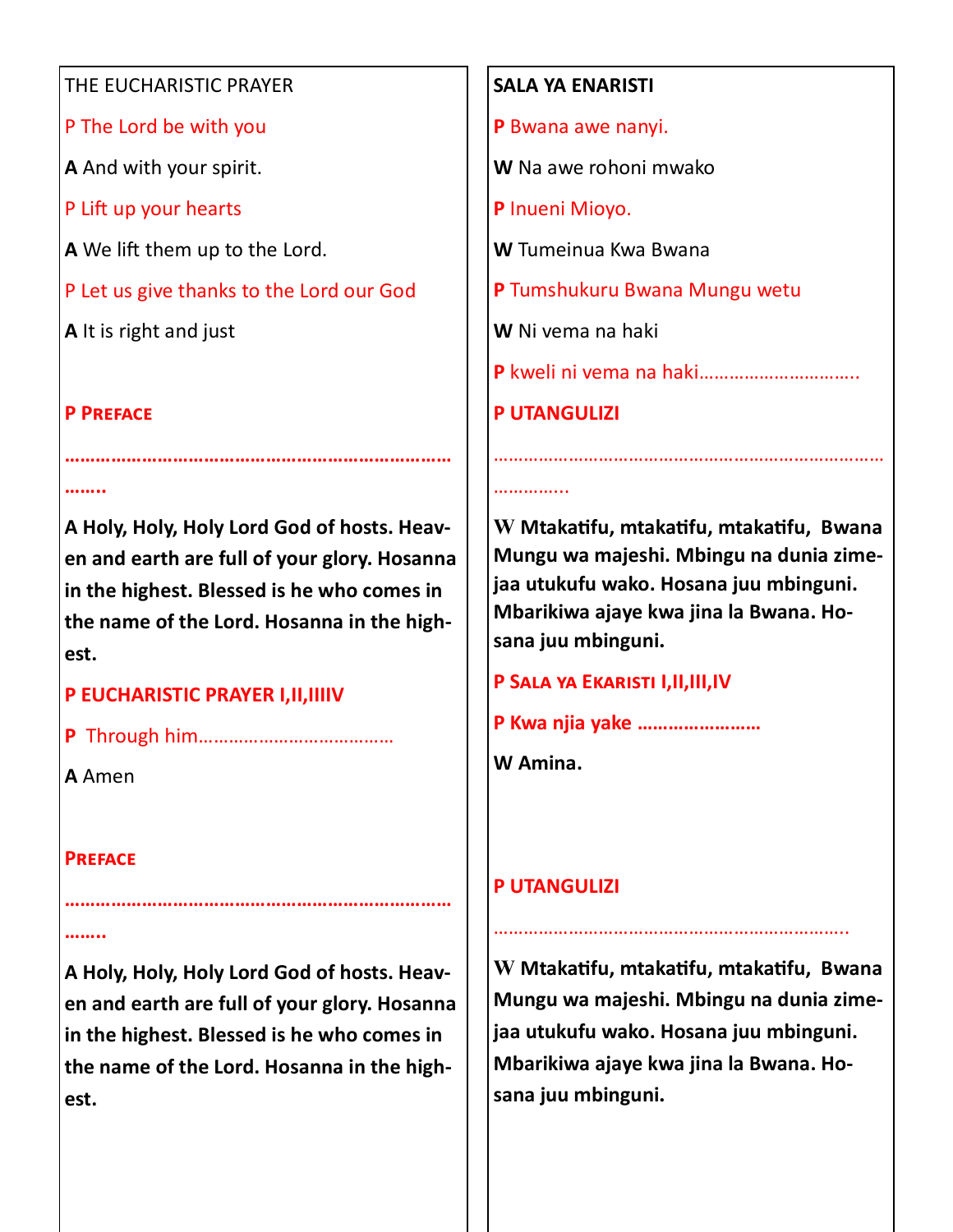#### **P EUCHARISTIC PRAYER I,II,IIIIV**

**P** Through him…………………………………

**A** Amen

#### **The Communion Rite**

#### P At the Saviour's command ………………..

**W** Our Father, who art in heaven, hallowed be thy name; thy kingdom come, thy will be done on earth as it is in heaven. Give us this day our daily bread, and forgive us our trespasses, as we forgive those who trespass against us; and lead us not into temptation, but deliver us from evil.

## **P Deliver us, Lord, we pray, ………………………**

**A** For the kingdom, the power and the glory are yours now and for ever.

P Lord Jesus Christ, who said to your Apostles: ……………………………………

P The peace of the Lord be with you always

**A** And with your spirit.

P Let us offer each other the sign of peace.

**A** Lamb of God, you take away the sins of the world, have mercy on us.

Lamb of God, you take away the sins of the world, have mercy on us.

Lamb of God, you take away the sins of the world, grant us peace.

#### **P Sala ya Ekaristi I,II,III,IV**

**P Kwa njia yake ……………………**

**W Amina.**

## **KUMUNYO**

**P** Kwa kulitii agizo……………….

**W** Baba Yetu uliye mbinguni, jina lako litukuzwe; ufalme wako ufike, utakalo lifanyike duniani kama mbinguni. Utupe leo mkate wetu wa kila siku, utusamehe makosa yetu, kama tunavyowasamehe na sisi waliotukosea. Usitutie katika kishawishi, lakini utuopoe maovuni

### **P** Ee Bwana, tinakuomba………………………….

**W** Kwa kuwa ufalme ni wako, na nguvu, na utukufu, hata Milele.

**P** Ee Bwana Yesu Kristo, iliyewaambia Mitume Wako………………………………………

**P** Amani ya Bwana iwe daima nanyi.

W Na iwe rohoni mwako.

P Tupeane Amani.

**W** Mwanakondoo wa Mungu, Uondoaye dhambi za ulimwengu: utuhurumie.

Mwanakondoo wa Mungu, aundoaye dhambi za ulimwengu: utuhurumie.

Mwanakondoo wa Mungu uondoaye dhambi za ulimwengu: utujalie amani